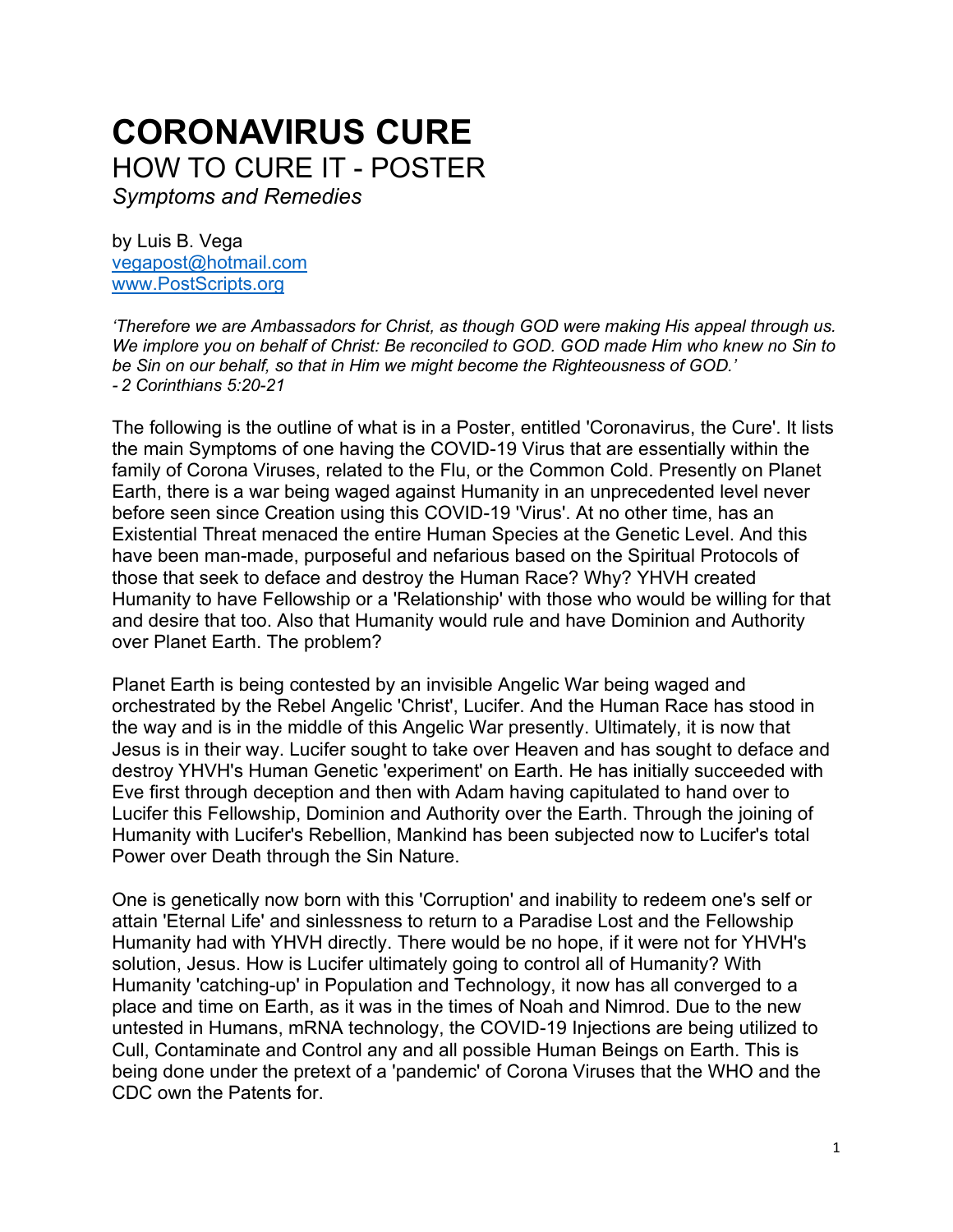#### **The Human Physical Reset**

The aim is to 'Reset' the Human Body in the 'Image and Likeness' of the coming Beast of which the Bible clearly teaches is about to be revealed. The false 'pandemic' and exaggerated Cases, which are not Deaths have been and are used then to enact worldwide Emergency Powers that have subverted People's Constitutional Rights and Civil Liberties. It has been through Forced Lockdowns, Mask Mandates, Social Distances and Injections that this Beast System is being built up presently. And it starts from within one's own body. Those that will refuse or are calling-out the False Science for such a justification are being marginalized and eventually will be dealt with as those of any prior tyrannical takeover.

The preliminary Beast System Grid is being constructed presently, 1 Human Body at a time that is injected with the mRNA COVID-19 Injection that is being found to have an array of incredibly dangerous Ingredients. The end goal is to have every Human Being on the Planet Earth receive the Mark of the Beast. It is also to be associated with the AntiChrist's Name and Number, 666. The problem? With this last insertion into one's body, a Human Being will cease entirely to be 100% 'Human' and thus unable to be redeemed by the Blood of Jesus. This is why the issue is so dire. It is really not only an issue of Life and Death if one gambles with the Adverse Side Effects of getting the COVID-19 Injections, but it is going to lead to the issue of being a matter of one's Eternal Life or Eternal Death. Most of Humanity is ignorant or willingly going along, trusting World Organizations have their 'best interest' in keeping everyone 'safe'.

This is sadly not true. If that were the case, automobiles would be banned as more People die of car accidents than the current plandemic. More People die of Heart Attacks, etc. Yet, has or does the WHO or the CDC call for a worldwide Lockdowns because of the high Death Rate? No. They instead, have proven to do intentional harm to entire racial populations in the past with their 'vaccines'. Such World Institutions are not elected nor accountable to the People. Yet, their Mandates and Guidelines now affect and dictate one's life, on a moment-by-moment bases. There is a War of Information being waged as part of the campaign and Theatre of this War on Planet Earth. They essentially are going to convert Earth into a 'Prison Planet'. How will this happen?

Currently, under the cover of an orchestrated plandemic and cover of 'Emergency Law', the Powers-That-Be seek to censor, threaten, de-platform and/or silence any opposition or the mere questioning or offering alternative 'cures', such as Preventative Treatments. It is amazing how it seems all the Nations, Governments, right down to the States, Provinces, Counties, Cities and even Universities, Institutions, Media and Private Sectors have all co-opted to promote and sustain the false paradigm of a contrived bio-engineered Genetic Weapon against a dumbed-down, Unsuspecting and/or Unwilling Humanity needing to wake-up. It is too late for most. As one comes at this issue of COVID-19 plandemic, the Injections from a Biblical point of view and reference, one can sense the hopelessness of the dire consequences Humanity is being put through. One's only hope is in Jesus Christ as the pages of the book of Revelation are about to be turned toward the soon Rapture.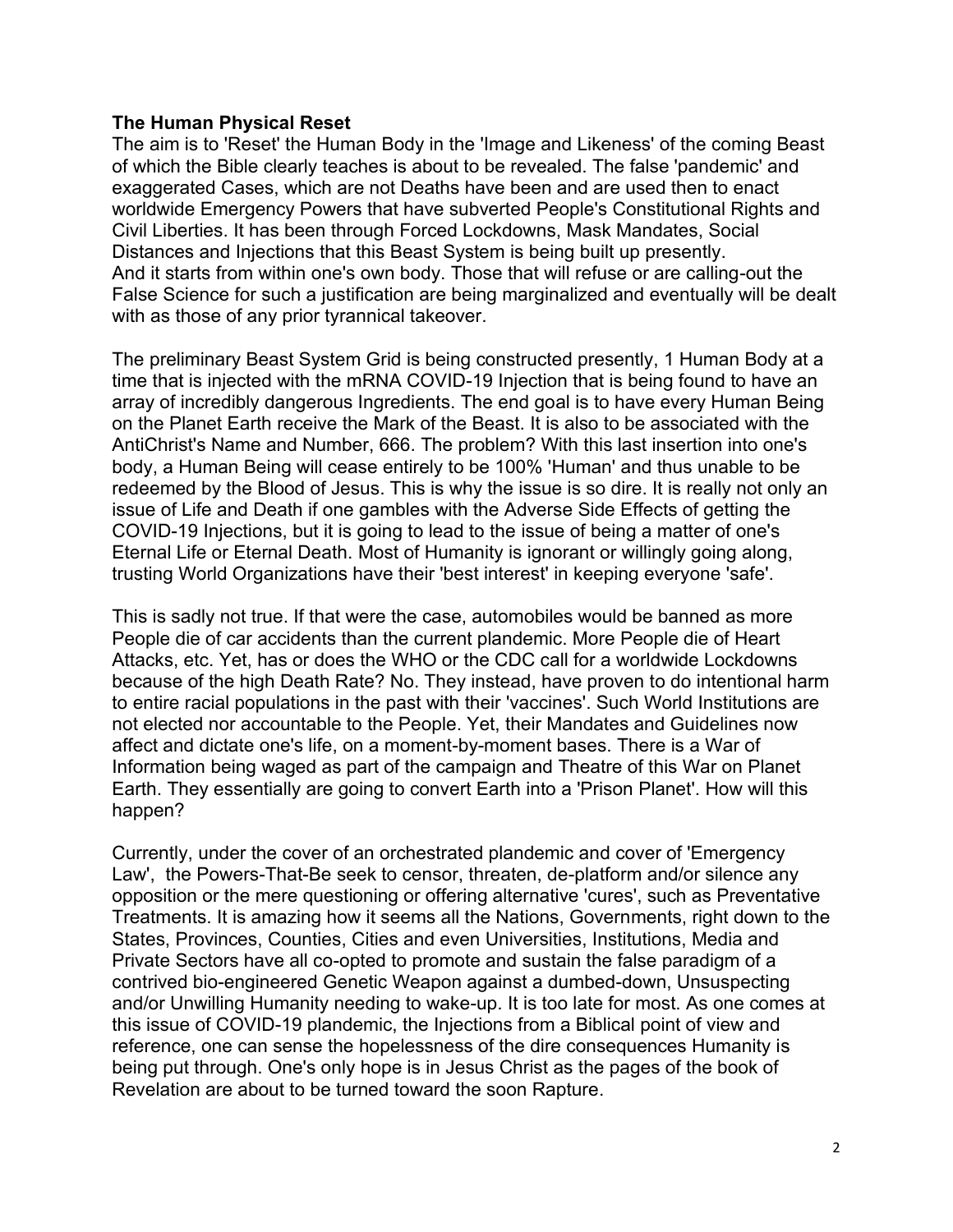#### **A True Immunization Needed**

The 'Extraction' of the Bride of Christ from off this Planet Earth. This will leave a World at the full mercy and tyrannical rule and World Government that is coming next, Lucifer's World Leader and 'Savior'. Realize that Lucifer is offering the same Lie of an 'Alternative Gospel' and Eternal Life but will not be able to deliver it. It is a ploy, a deception to get as many Humans dammed to Hell with him as possible. As Jesus stated of this time that is very soon coming, if that if He did not return by shorting the duration of the Tribulation Period to only 7-years, 'No Flesh would be left alive'. This is how bad it is. Consider Jesus as the one who can give Humanity Full Immunity from Sin, Satan, the World and Death. Jesus, an a 'Virus Analogy' came to Earth, the Son of GOD to become a Human Being, genetically, yet GOD in human flesh.

He was perfect, sinless and genetically uncorrupted. Yet, at the Cross of Calvary, He took the 'infected' Virus of Sin that Satan had power over Humanity with, Death. Jesus succumbed to this Death process but because He was sinless and was Humanity's only hope. He allowed Himself, willingly to be 'infected' with Humanity's Sin. But He rose from the Grave as Death could not hold Him. Jesus now, as a Human Representative of the entire Species has Total Immunity over Sin, Satan, the World and Death, more so over Eternal Death. Jesus then graciously is now giving this Immunity to all Humanity, free of charge just like the World Governments are giving out the COVID-19 Shots, free. He is calling Humanity, inviting it to return to the broken Fellowship, Dominion and Power and with full Informed Consent.

In comparison, the World is calling Humanity likewise to their 'Salvation' or solution. Get the COVID-19 Injections with no Informed Consent given and with unbelievable incentives to get it; lotteries, prizes, vacations, concert tickets, etc. How does one receive Jesus' Immunity over the Virus of Sin? One has to call upon His Name and accept Jesus as the only way to be redeemed as one would go to a COVID-19 'Vaccination' Center and get the Injection into one's arm. Make an 'Appointment'. Set aside a place and time. With Jesus, it is likewise receiving this Sin Immunity into ones' body. It has to be 'injected' How does occur? It is through a genuine prayer of repentance and acceptance, Informed Consent. If one now knows what Jesus did and has to offer, one can then act on this knowledge.

The Proof, Evidence, Facts and Testimony can be read in the Gospels about what Jesus did and said for reference. As noted, it should be an Informed Consent decision with Jesus, not like it is with the COVID-19 in who the Authorities are not telling People of their rights or dangers. This Immunization against Sin and Death to be applied to one's Being, that not only saves the Physical Body but one's Spirit and Soul as well. Having understood this reality and provision, calls upon His Name, Jesus. Ask for Jesus to save one's Spirit, Soul and Body and commit to being a Believer and Follower of Jesus. Trust what He accomplished on the Cross of Calvary and what He said about the 'Safety and Efficacy' of this 'Eternal Life' Vaccine Immunity that He offers as a metaphor. Although one will temporarily still live in the current Human Body that is in decay, aging and one day will die physically, unless alive at the time of the Rapture event, Jesus has secured one's Salvation that is 3-fold. It is a 3-prong unveiling.